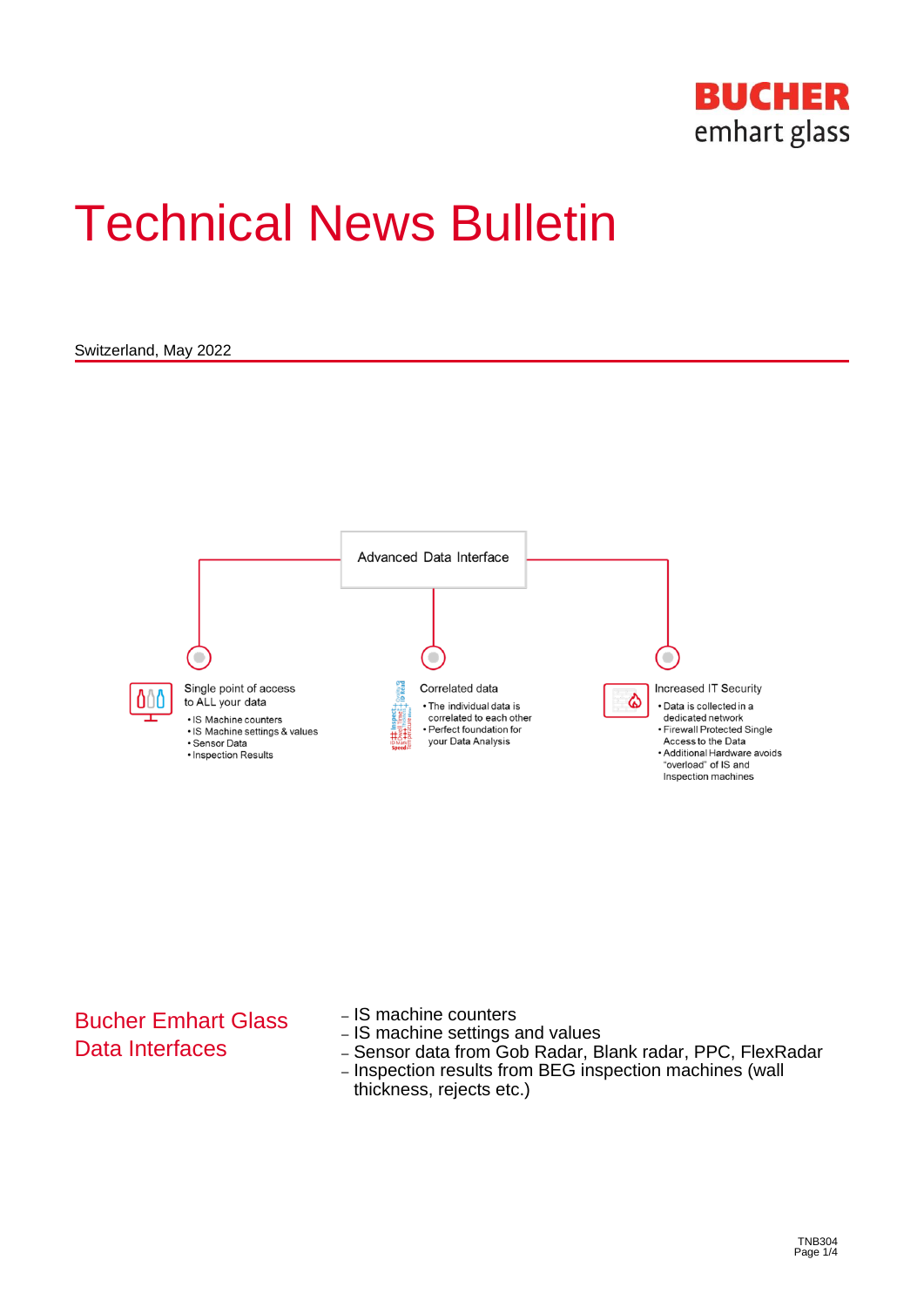

#### Introduction

Data analysis is becoming more and more important to reach higher pack rates and constant high quality. The BEG data interfaces offer a single point of access to data that is available from BEG IS machines, BEG sensors and BEG inspection machines. The collected data can then be used and collected in any desired data collection system, for example plant information systems, MES systems or machine learning tools. This facilitates the process and data analysis significantly.

The BEG Data Interfaces allow to retrieve the following data.

- IS machine counters
- IS machine settings and values
- Sensor data from Gob Radar, Blank radar, PPC, FlexRadar
- **·** Inspection results from BEG inspection machines (wall thickness, rejects etc.)

Depending on the data that should be accessed different hardware and interfaces are needed. The below table describes this.

| Data Access Solution                                                                                                                            | <b>BEG</b> equipment<br>needed                                            | <b>BEG Data Interface</b><br><b>Needed</b>   |
|-------------------------------------------------------------------------------------------------------------------------------------------------|---------------------------------------------------------------------------|----------------------------------------------|
| Forming and inspection data -<br>Correlated to the single bottle:<br>Machine data<br>$\overline{\phantom{a}}$<br>Sensor data<br>Inspection data | Line Server 3<br><b>Control Center</b><br>ID Mark and ID Read             | <b>Advanced Data Interface</b><br>(Rest API) |
| Forming data -<br>Correlated to the single bottle:<br>Machine data<br>٠<br><b>BEG Sensor data</b>                                               | FlexIS <sub>3</sub><br>Line Server 3<br><b>Control Center</b><br>FlexIS 3 | <b>Advanced Data Interface</b><br>(Rest API) |
| <b>FlexIS machine data</b><br><b>Production Data</b>                                                                                            | Line Server 3<br>FlexIS 2 or higher                                       | <b>FlexIS Data Interface</b><br>(Rest API)   |

Table 1: Data Access solution, needed hardware and data interface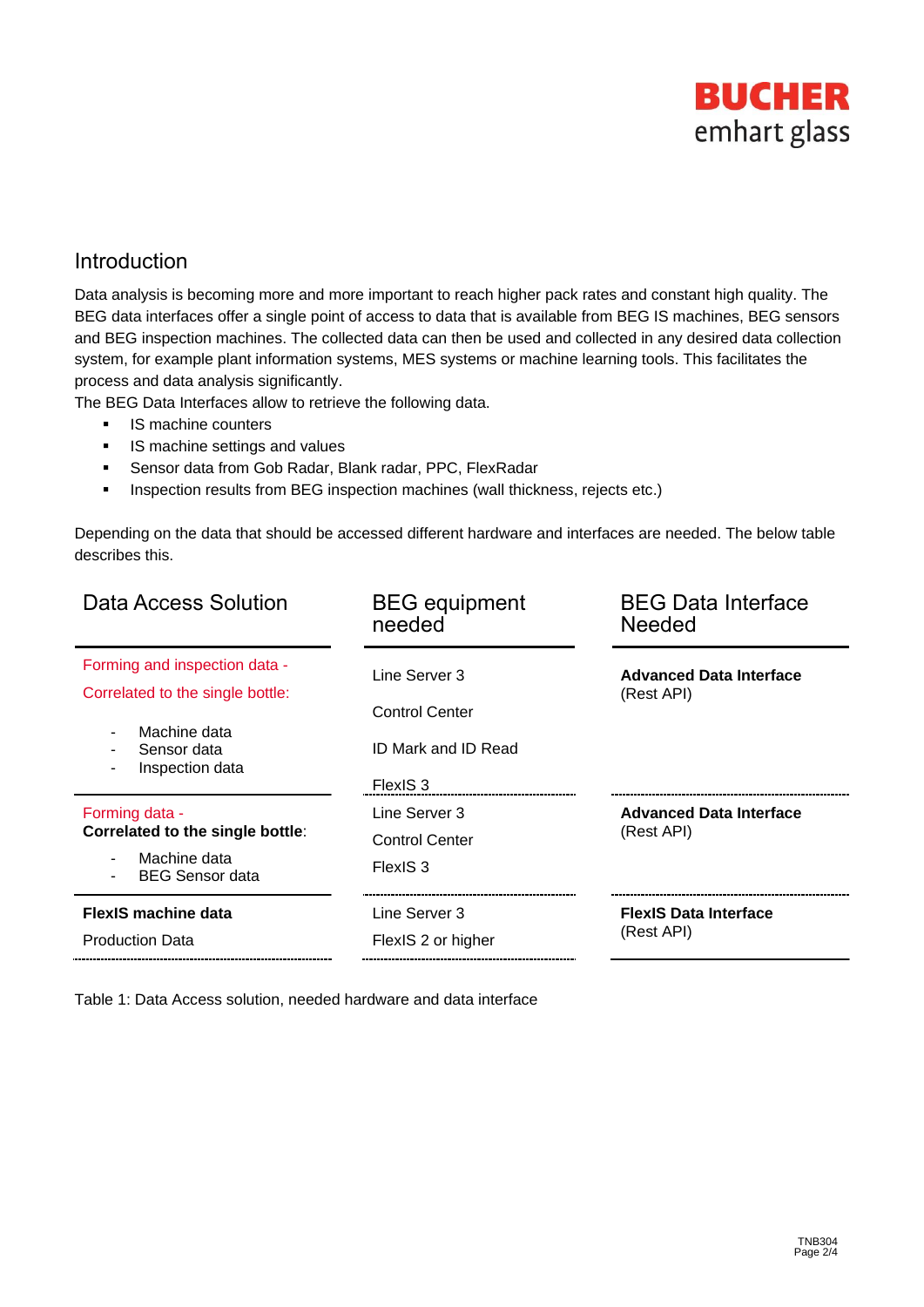

### Data Access as a service

The Advanced Data Interface is offered as a service. This service contains the following:

- Usage of all necessary software
- configuration of the necessary hardware
- **EXEC** remote installation of the necessary software
- regular remote updates of software including additional values and settings
- remote support and remote audits

#### How to access and documentation

The data can be accessed via a REST API and will be provided in a JSON format. Both REST API and JSON are IT standards that are well known to programmers. The Data Interfaces therefore target programmers that collect data and want to connect this data to MES systems, Machine learning algorithms or use it in any other way.

The complete online documentation of the interfaces contains a detailed description of the available data, the access to it and also functional tests of the interface.

## **Requirements**

The requirements are listed in Table 1 and depend on the kind of data access. The installation is covered by the service.

#### Features & Benefits